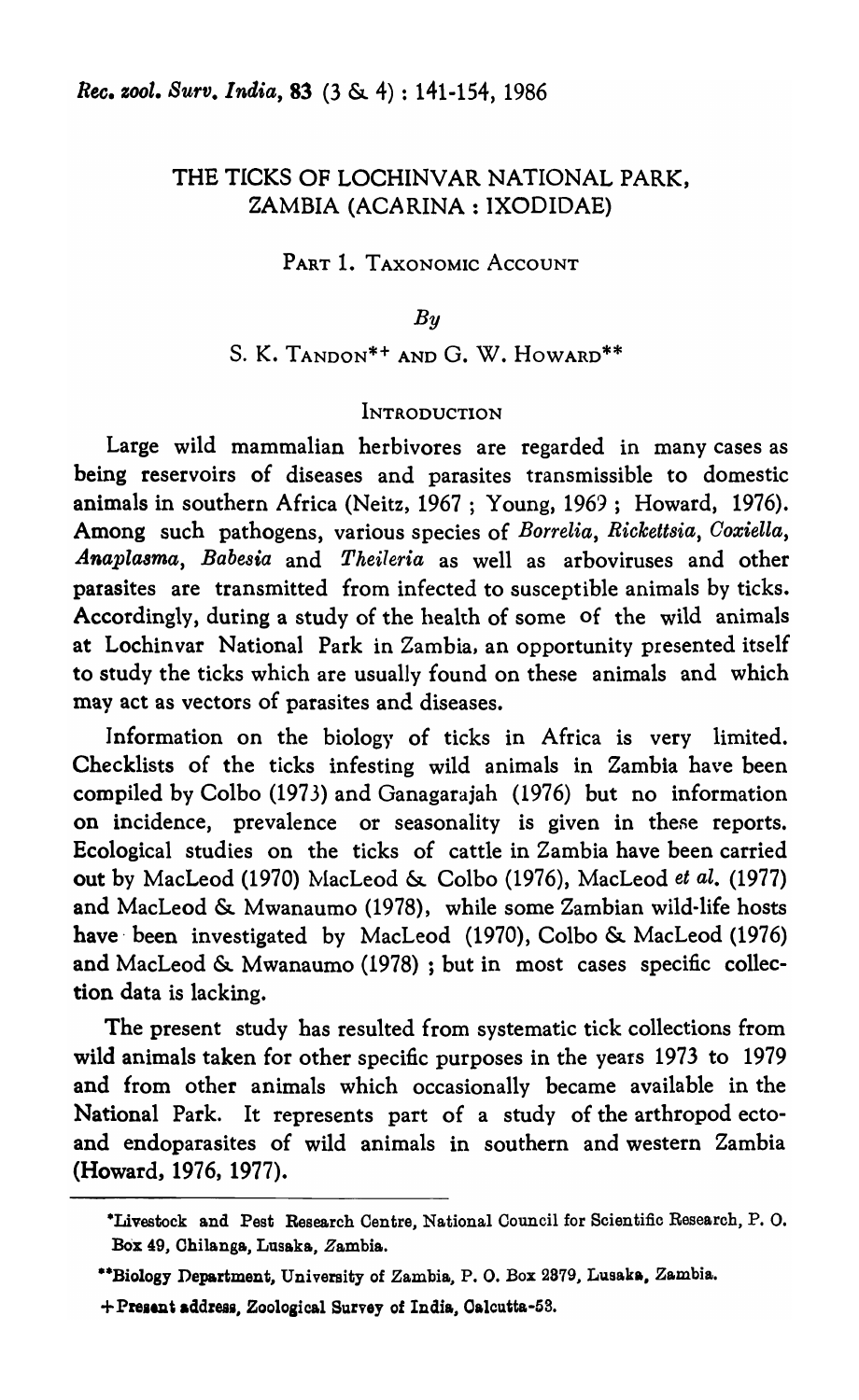The first step in evaluating the potential of ticks to cause problems for man and domestic animals is an accurate survey of the species that occur in a given area. The present work is intended to provide background information on host-ectoparasite relation for any future epidemiological studies that may be undertaken in the Lochinvar National Park in particular and Kafue flats in general. In all 14 species comprising 7 genera are recorded from the Lochinvar National Park. The present paper gives information by species regarding hosts, distribution taxonomic status and includes a classified host-parasite list of ticks infesting large mammals in Lochinvar National Park. Infestation patterns, seasonal incidence and potentials for disease transmission by these ticks is the subject of a subsequent publication (Howard and Tandon 13, in preparation).

## STUDY AREA AND METHODS

Lochinvar National Park is a small nature reserve of 410 km<sup>3</sup> on the southern side of the Kafue River in the southern Province of Zambia. It covers representative regions of the Kafue flood plain and surrounding woodland and contains a number of large wild mammals as well as many species of birds ; the fauna, flora and topography have been described adequately by Sheppe and Osborne (1971), Sayer and Van Lavien (1975). The most prevalent large mammals are the abundant lechwe antelope and the zebra and wildebeest which often graze with them. Other large herbivores present in smaller numbers are eland, kudu, bushbuck, impala, oribi, duiker and buffalo (Howard, 1977). There is considerable interaction between some of the wild animals and the cattle which graze on three sides of the Park and which are permitted to pass through the Park during their annual migrations to and from the flood plain grazing areas.

Ticks were collected from some of the larger mammals during the course of other research into their health and nutritional status. The animals were shot in the National Park under Special Licences and were immediately examined for ticks before they were skinned. In the case of zebra, a thorough examination was made to ensure that all ticks present were collected. Other specimens were collected as they became available as a result of conservation measures by the Department of National Parks and Wildlife Service.

Adult ticks were placed alive into 75% ethanol and were kept in this preservative for subsequent study. When possible immature ticks were collected alive and then reared to adulthood on laboratory mammals to establish their identity.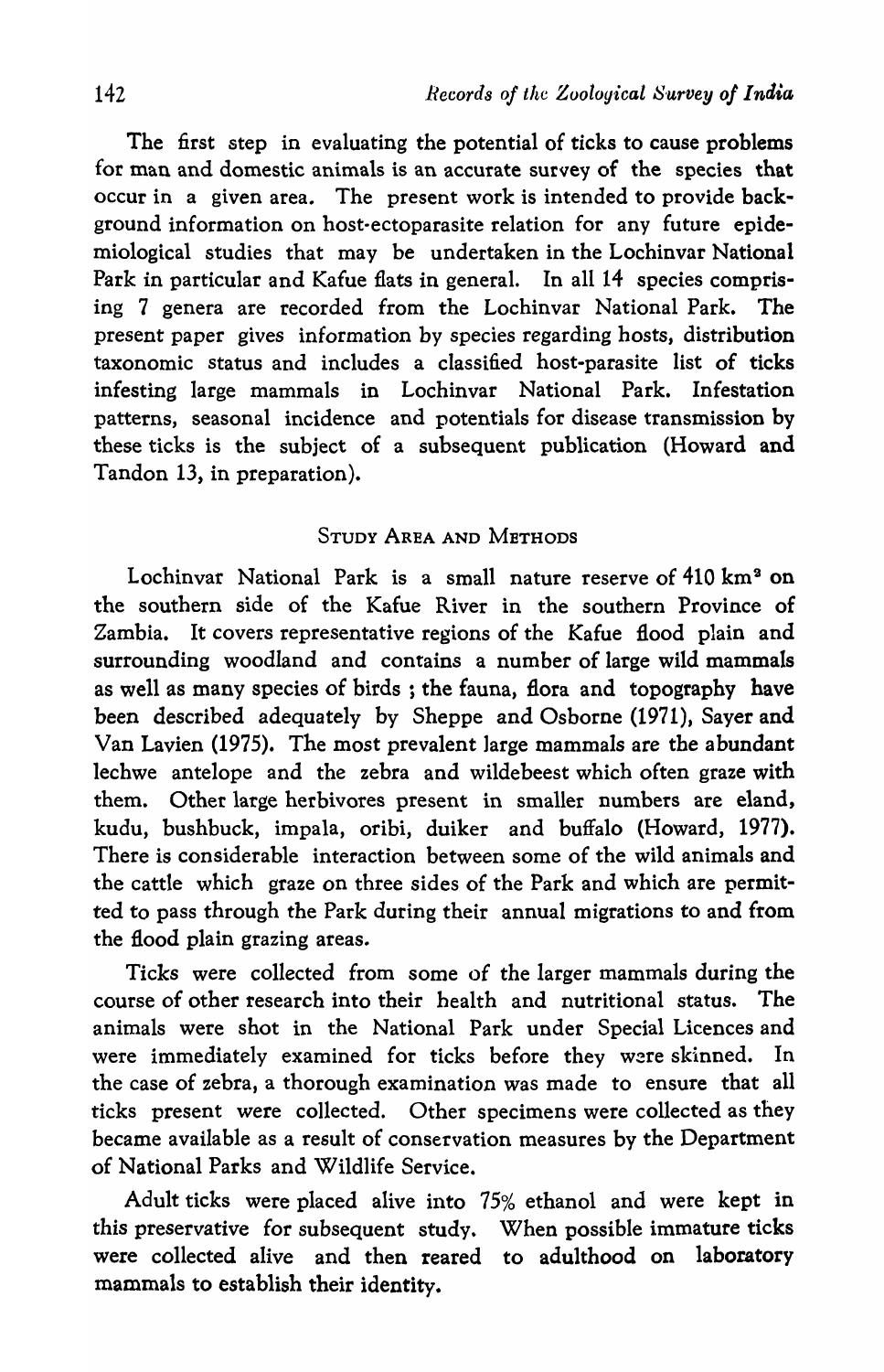The large mammals examined were the following species: Burchell's zebra *(Equus burchelli Gray)*, Kafue lechwe *(Kobus leche kafuensis* Haltenorth), blue wildebeest *(Oonnochaetes taurinus* Burchell), eland *(Ta'Urotragus oryx* Pallas), bushbuck *(Tragelaphus 8criptus* Pallas), common duiker *(Sylvicapra grimmia* Linnaeus), impala *(Aepycero8 melampus* Lichtenstein) and African buffalo *(Syncerus coffer Sparrman)*.

> TAXONOMIC ACCOUNT Order ACARINA Suborder IXODIDES Family IXODIDAE Genus Amblyomma Koch, 1844 Amblyomma sparsum Neumann, 1899

*Amblyom'ma sparsum* Neumann, 1899. *Me'm. Soc. zooZ. France,* 12 : 247-248.

*Material examined*:  $10 \delta \delta$  and  $1 \epsilon$  off buffalo;  $1 \delta$  off impala; 16  $\delta$   $\delta$  and 8  $\epsilon$   $\epsilon$  off tortoises, *(Kinixys belliana (Gray)*.

*Host: A. sparsum* is found usually on the common tortoises rhinoceros and buffalo. In Lochinvar this species has also been found on impala, which is a new host record for Zambia. Yeoman and walker (1967) collected 35 specimens from lion in Tanzania.

*Distribution: A. sparsum* is widely distributed in central and southern Kenya and northern Tanzania. It has been found consistently in Uganda and southern Sudan and scattered records are available from Eritria, Ethiopia, French equatorial Africa, Malawi, Mozambique, Angola, Cameroun, Somalia, Senegal and Zambia (EIbl and Anastos, 1966 a).

*Remarks:* The specimens referred to in this paper agree well with the description given by EIbl and Anastos (1966a).

## Amblyomma variegatum (Fabricius 1794)

*Acarus variegatus* Fabricius, 1994, *Entomologia systematica* : 353.

*Material examined:* x.1977, 7  $\delta$   $\delta$  and 1  $\epsilon$  off buffalo; 24.xi.1977,  $3\delta\delta$  and  $1 \t9$  off bushbuck;  $1 \t3$  off eland; 17.iii.1974,  $1\delta$  off lechwe; 25.iii.1975, 2  $\delta$   $\delta$  off lechwe, 6.iv.1977, 1  $\delta$  and 1  $\epsilon$  off wildebeest; 10.iv.1975, 3  $\delta$   $\delta$  and 2  $\varphi$   $\varphi$ ; 10.iii.1977, 1  $\delta$ ; 27.iv.1977, 4  $\delta$   $\delta$  and 2  $\circ$   $\circ$  ; 1.ix.1977, 4  $\delta$   $\delta$  and 1  $\circ$  ; ix. 1977, 1  $\delta$  ; 23.ii. 1978, 4  $\delta$   $\delta$  and 1  $\epsilon$ ; 31.iii.1978, 11  $\delta$   $\delta$ ; 29.v.1978, 1  $\delta$ ; 7.vi.1978,  $2 \delta \delta$ ; 23.i.1979, 5  $\delta \delta$  all off Zebra.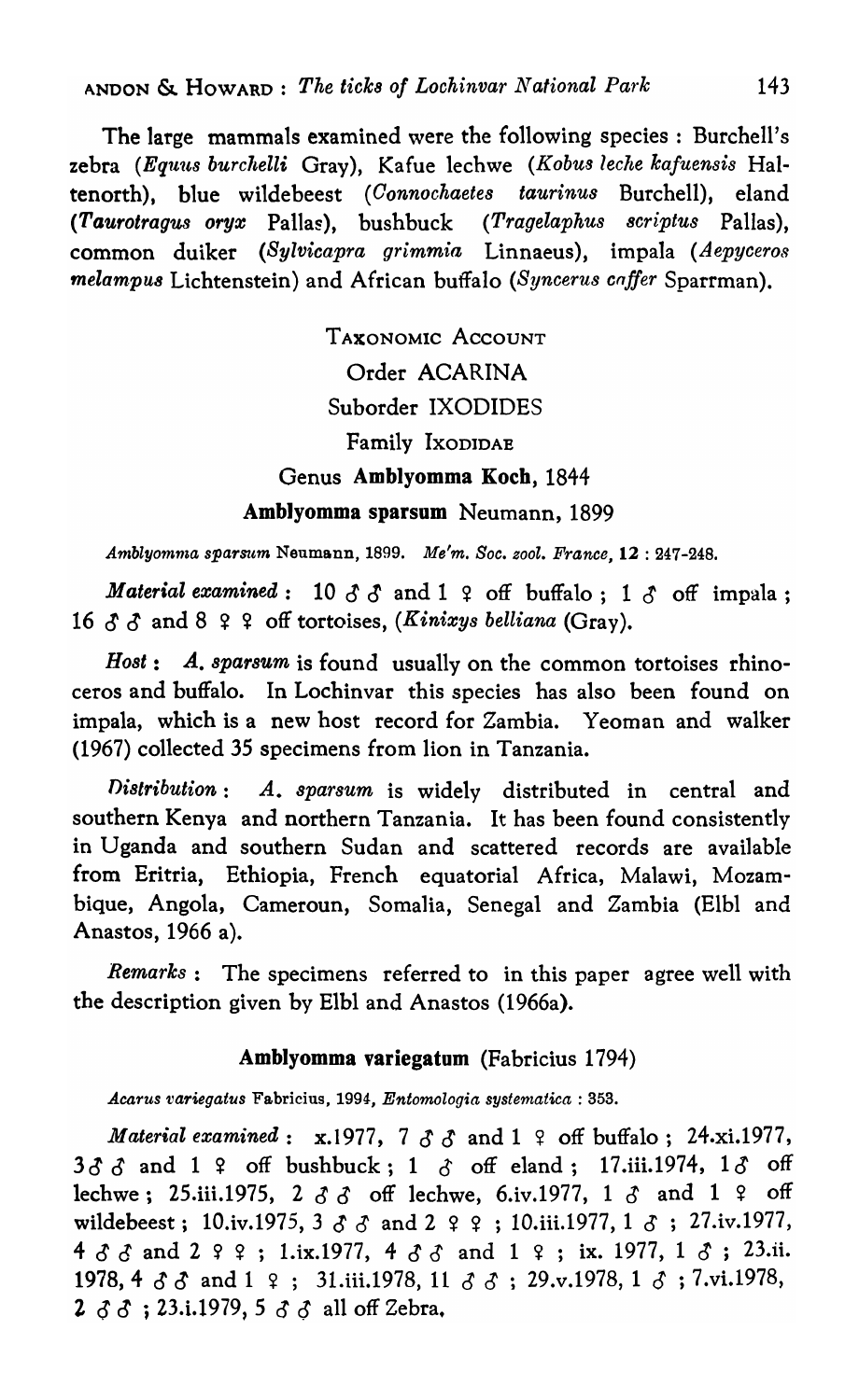*Host: A. variegatum* is primarily a parasite of cattle and practically every reference in the literature pertains to parasitism of cattle by this species. Besides cattle it also attacks a large variety of domestic and game animals throughout Africa. Hoogstraal (1956) and Theiler (1962) gave detailed host lists of this species.

*Distribution:* According to Hoogstraal (1956) *"A. variegatum* is distributed generally throughout the Ethiopian Faunal Region except in northern Sudan, most of South-West Africa, much of Mozambique and the entire Union of South Africa."

*Remarks:* The specimens recorded in this paper agree well with the criteria given by Elbl and Anastos (1966a) for the identification of this species. The scutum of some of these specimens was coarsely punctate.

#### Genus Aponoma Neumann, 1899

#### Aponoma latom (Koch, 1844)

*A.mblyomma latum* Koch 1844, *A.rch. Naturgesch* 10 : 231.

*Material examined*:  $2 \delta \delta$  and  $6 \epsilon \epsilon$  off monitor lizard *(Varanus niloticus*, Linnaeus) no date.

B *ost:* .A.. *latum* chiefly parasitizes large poisonous snakes; the occurrence of this species on a monitor lizard in Lochinvar is unusual and is the first record on this host in Zambia.

*Distribution: A. latum,* the snake tick, is found throughout the Ethiopian Faunal Region.

*Remarks:* The specimens reported in this paper agree well with the criteria given by Hoogstraal (1956) for the diagnosis of this species.

## Genus Boophilus Curtice, 1891 Boophilus decoloratus (Koch)

*Rhipicephalus decoloratus Koch, 1844, Arch. Naturgesch., 10: 289.* 

*Material examined*:  $1 \delta$ ,  $3 \zeta$   $\zeta$  off eland; vii.1977  $3 \delta$   $\zeta$  and  $2 \zeta$ off impala; 6.iv.1977,  $2 \delta \delta$ ; 10.viii.1977,  $3 \delta \delta$ ; 1.xi.1977,  $2 \delta \delta$ and  $9$   $2$   $3$  ; 7.vi.1979, 1  $2$  ; 26.ii.1979, 12  $3$   $3$  and 47  $2$   $3$  ; 25.iii.1979,  $3 \delta \delta$  all off Zebra.

*Host: Boophilus decoloratu8* is typically a parasite of cattle hut is also found on sheep, goats, donkeys, dogs, and cats. Large game animals are also attacked by this species. Extensive information on its host-specificity is given by Hoogstraal (1956) and Theiler (1962).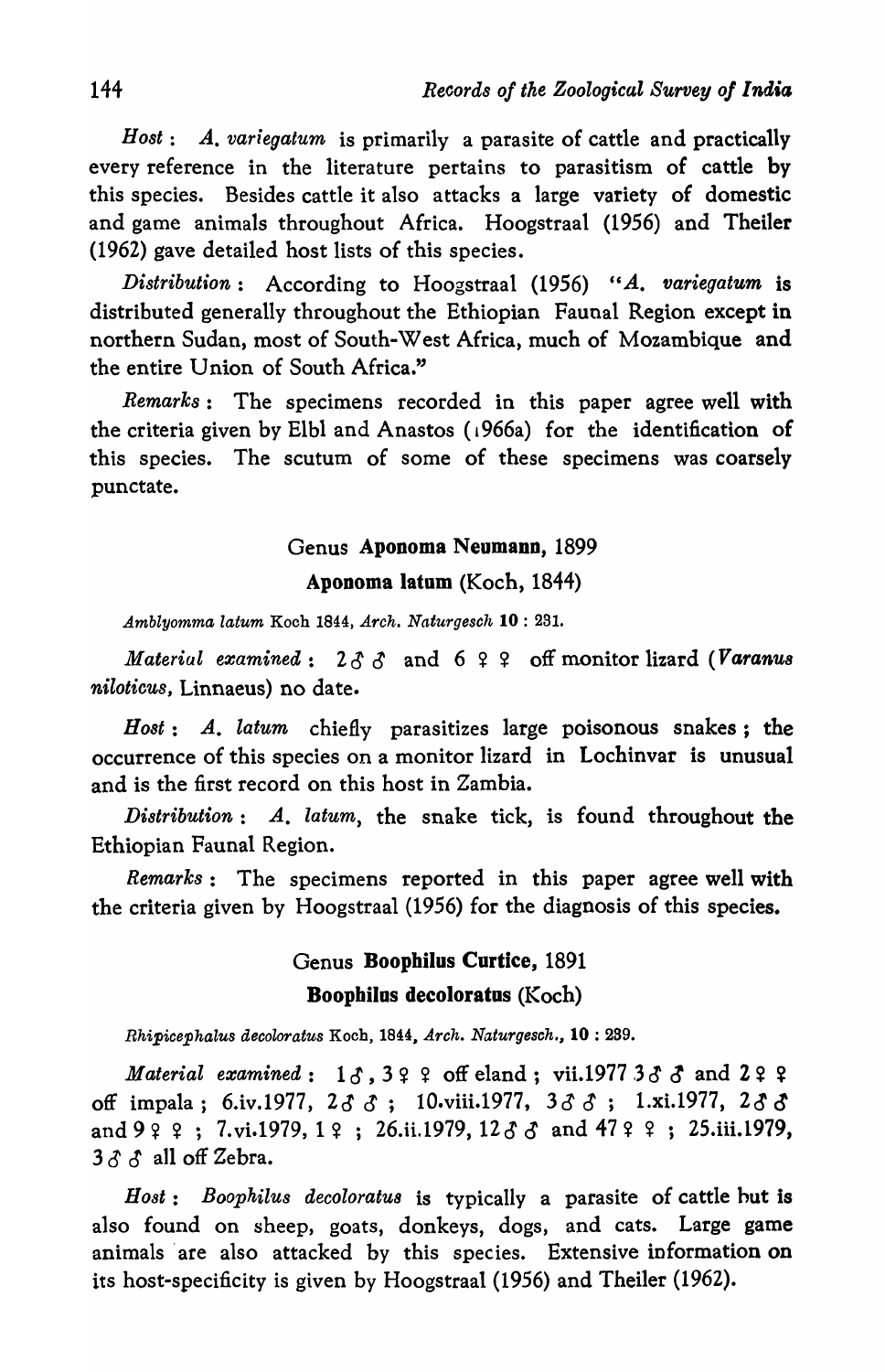*Di8tribution:* This tick is very widely distributed throughout most of the African continent. Theiler (supracit) has summarised in detail the distribution of this species in Africa.

*Remarks;* The specimens recorded in this paper agree well with the criteria given by Hoogstraal (supracit) for the identification of this species.

## Genus Haemaphysalis Koch, 1844

## Haemaphysalis (Rhipistoma) leachii (Audouin) 1827

*Ixodes leachii Audouin, 1827, in Savingy, Descrition del' Egypte, 2 Ed., 22. Zool., : 428. Material examined:*  $2 \delta \delta$  and  $5 \epsilon \epsilon$  off leopard *Panthera pardus* (Linnaeus), on date.

*Host: H. (R) leachii* in the adult stage chiefly parasitizes domestic dogs, cats and also some wild carnivores. The reported host-lists also include birds. Hoogstraal (1956 and 1958) and Theiler (1962) summarize the available host data on this species.

*Distribution:* This tick is found throughout most of the Ethiopian Region. Its occurrence at Lochinvar may persist on the smaller cats, but leopard, lion and cheetah are now very rare in this National Park (Howard, 1976).

*Remarks:* The specimens listed here agree well with the criteria given by Hoogstraal (1956) for identification of species.

## Haemaphysalis (Rhipistoma) spinuiosa Neumann, 1906.

*Haemaphysalis spinulosa* Neumann, 1906, Arch. Parasit. Paris 10: 212-213.

*Material examined*: 9.iii.1971,  $4\delta \delta$  and  $1\delta$  off slender mongoose *(Herpestes sanguineus* Ruppell).

*Host:* This species is known to parasitise Canidae, large cats and mongoose.

*Remark8:* B. *spinnlosa* was first described and figured by Neuman (1906) from two females from Uganda. Hoogstraal (1964) redescribed this tick from the lectotype female and from a male specimen from Kenya. Our specimens agree with the criteria given by Hoogstraal (1964) for identification of this species.

# Genus Hyalomma Koch, 1844

## Hyalomma rufipes Koch 1844

*HyaZomma rutipes* Koch, 1844, *Arch. Naturgesch.* 1 : 221.

*Material examined*: vii.1977,  $3 \delta \delta$  and  $5 \epsilon \epsilon$  off buffalo; and viii. 1977,  $3 \frac{9}{5}$  off buffalo; x. 1977,  $1 \, \delta$  and  $1 \, \epsilon$  off buffalo; 27.iv. 1978,  $1 \delta$  off zebra; 23.i.1979,  $1 \epsilon$  off zebra.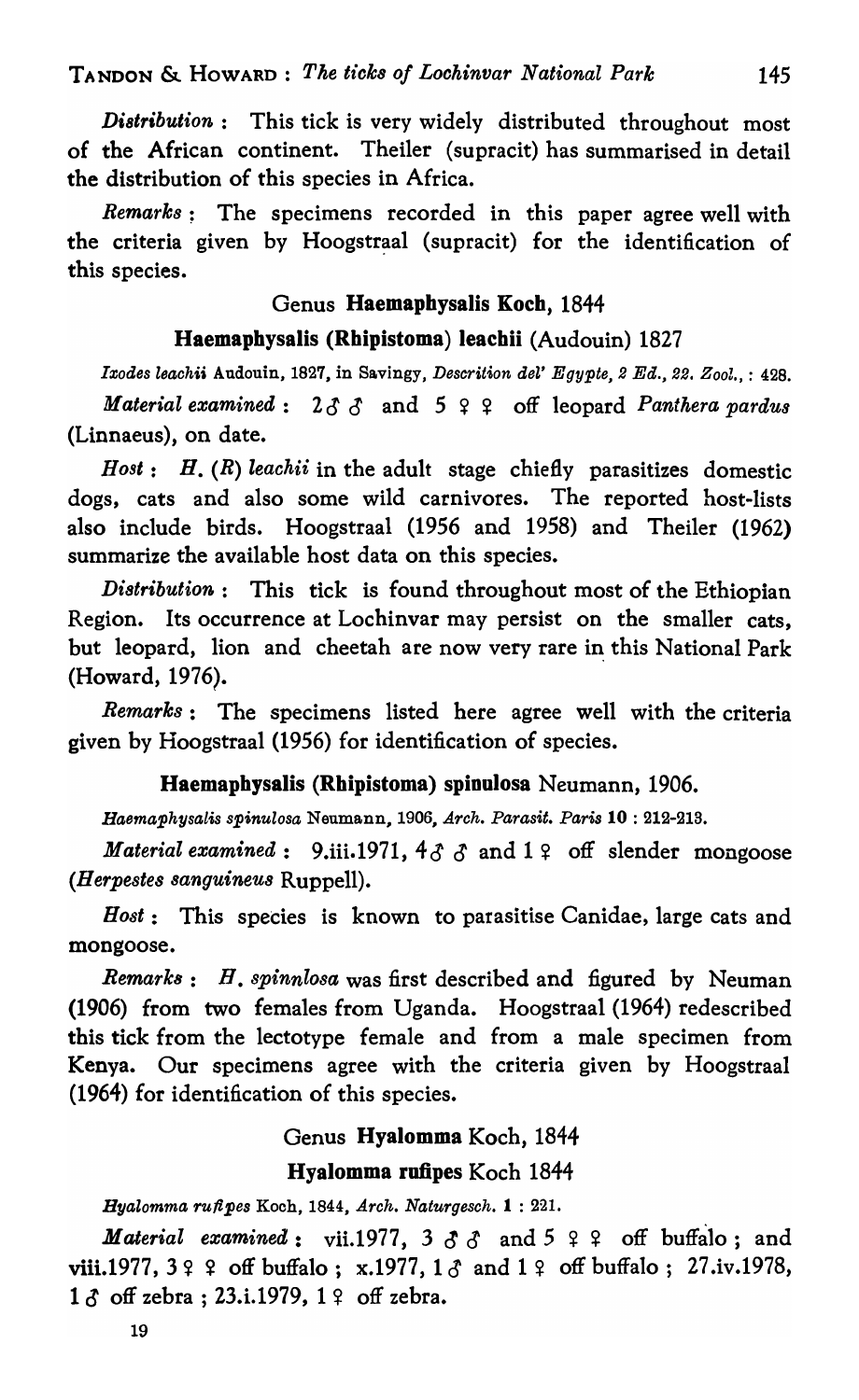*Host: H. rUfipes* is known to infest a wide range of mammals and birds. Hosts of the adults are usually bigger animals like cattle, sheep, goats, horses and certain wild ungulates. Theiler (1962) has given a detailed list of hosts attacked by this species.

*Distribution:* According to Hoogstraal (1956) H. *rufipes* is widely distributed in many drier parts of Africa. Theiler (1962) has given a detailed summary of its distribution in Africa.

*Remarks:* The specimens listed here agree well with the criteria given by Hoogstraal (1956) for identification of this species.

## Hyalomma truncatum Koch, 1844

*Hyalomma t'Tuncatum* Koch, 1844, *Arch. Naturgesch.* 1 : 222.

*Material examined*: vii.1977,  $1 \nvert 2$  off buffalo; viii.1977,  $1 \nvert 3$  on buffalo; x.1977, 3  $\delta$   $\delta$  off buffalo; 25.iii.1978, 2  $\delta$   $\delta$  off lechwe; 24.xi. 1975,  $3\delta \delta$  and  $1\frac{\epsilon}{2}$  of bushbuck; 22.v.1976,  $6\delta \delta$  and  $2\frac{\epsilon}{2}$  off wildebeest; 13.vii.1976,  $1 \delta$  off wildebeest 6.vi.1977, and  $3 \t9 \t9$  off wildebeest; 10.iv.1975, 24 $\delta$   $\delta$  and 12  $\epsilon$  ; 27.iv.1977, 17 $\delta$   $\delta$  and 5  $\epsilon$   $\epsilon$  : ix.1977,  $2 \delta$   $3$ ;  $23.$ ii.1978,  $5 \delta$   $3$ ;  $31.$ iii.1978,  $8 \delta$   $3 \delta$  and  $2 \epsilon$   $\epsilon$ ;  $4.$ v.1978 433 and 322; 23.i.1979, 233; 26.ii.1979 13; 25.iii.1979 1533 and  $49$   $9$  all off zebra.

*Host: Hyalomma truncatum* chiefly parasitizes domestic cattle and goats, but other large game and domestic animals may be infested. Small mammals, wild carnivores, birds and tortoises are very rarely recorded as hosts. Hoogstraal (1956) and Theiler (1962) have given detailed host lists of this species in Africa.

*Distribution: Hyalomma truncatum* is endemic to Ethiopian region and has been recorded from almost everywhere in Africa except in the forests of Western Africa.

*Remarks:* The specimens listed here agree well with the criteria given by Hoogstraal (1956) for identifying this species. The scutum of majority of these specimens were reddish black, however a few were entirely black.

#### Genus Ixodes Latrelle, 1795

## Ixodes cavipalpus Nuttal and Warburton, 1908

Ixodes cavipalpus Nuttal and Warburton, 1908, Proc. Cambridge Phil. Soc., 14: 394.

*Material examined*: 16.iii.1973, 1  $\circ$  off eland; 21.iii.1974, 1  $\circ$  off eland.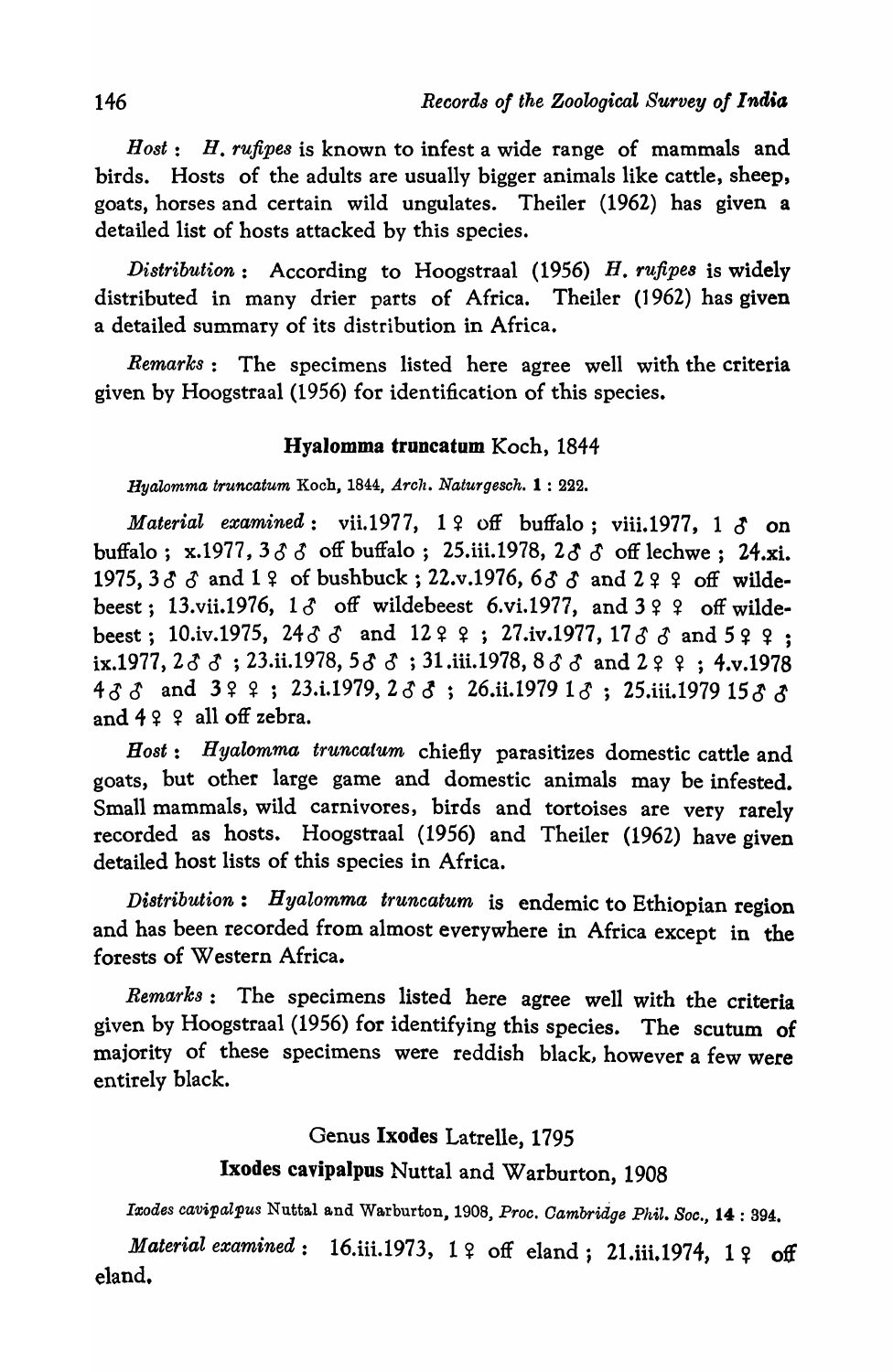*Host:* The hosts reported for I. *cavipalpu8* include a variety of domestic and wild animals. Theiler (1962) summarizes the host-list of this species in Africa. In Zambia this tick has been collected mainly from domestic cattle, goats, and cats. Amongst game animals it is recorded from eland and hartebeest *(Alcelaphus lichtensteini)* (Peters), but hartebeest are no longer found at Lochinvar.

*Distribution: Ixodes cavipalpus* is well distributed in Africa and it ranges in southern Africa from South Africa to Zimbawe, Malawi, Zambia in the north to Angola, Zaire, as well as to Camerouns in Central Africa, to Tanzania, Kenya and Uganda in east Africa. The northern limit of its distribution is the Sudan (Hoogstraal, 1956).

*Remarks:* The specimens recorded in this paper agree well with criteria given by Arthur (1965) for the identification of this species.

## Genus Rbipicephalus Koch, 1844

## Rhipicephalus appendiculatus Neumann, 1901

*Rhipicephalus appendiculatus Neumann, 1901, Me'm. Soc. Zool.* 14 (2-3): 270.

*Material examined*: 23.ii.1978, 63  $\delta$  and 5  $\epsilon$   $\epsilon$ ; 31.iii.1978, 43  $\delta$ and  $1 \, \varphi$ ; 23.i.1979,  $2 \, \delta \, \varphi$  and  $2 \, \varphi \, \varphi$ ; 26.ii.1979,  $2 \, \varphi \, \varphi$  all zebra.

*Host: R. appendiculatus* parasitizes mainly domestic cattle while other frequent hosts are goats, sheep and buffalos, antelope and zebras in National Parks. It has also been found to infest wild carnivores and domestic dogs. Its absence on the Lochinvar buffalo is surprising.

*Distribution:* In the Ethiopian region this tick is mainly a Central and East African species. Hoogstraal (1956) and Theiler (1962) have summarised in detail the distribution of *R. appendiculatus* in Africa.

*Remarks:* The specimens listed here agree well with the criteria given by Hoogstraal (1956) for identification of this species. The majority of these specimens were usually heavily punctate in comparison with specimens from domestic stock.

## Rhipicephalus evertsi evertsi Neumann, 1897

*Bhipicephalus evertsi Neumann, 1897, Me'm. Soc. Zool. Fr., 10:405.* 

*Material examined*:  $2 \delta \delta$  off buffalo (no date); 26.iii.1975, 22  $\delta \delta$ and  $6$  ?  $9$  of buffalo;  $16$  $3$   $3$  and  $5$   $9$   $9$  off buffalo (no. data). iii.1977.  $1 \delta$  off duiker; 24.xi.1975,  $2 \delta \delta$  and  $1 \epsilon$  off bushbuck; 7.vii.1977,  $3$   $9$   $9$  off bushbuck; 11.v.1974, 1 $9$ ; 25.iii.1975, 1 $3$ ; 23.vi.1975, 1 $3$ and  $399; 23.$ ix,1976,  $1633$  and  $299$ . All specimens off lechwe. 13.vii.1976,  $5 \delta \delta$  and  $4 \epsilon \epsilon$ ; 23.xi.1976,  $16 \delta \delta$  and  $2 \epsilon \epsilon$ ; 6.iv.1977, 6 $\delta$   $\delta$  and 6  $\epsilon$   $\epsilon$  ; 29.ix.1977, 58 $\delta$  and 5  $\epsilon$   $\epsilon$  ; 4.v.1977, 50 $\delta$   $\delta$  and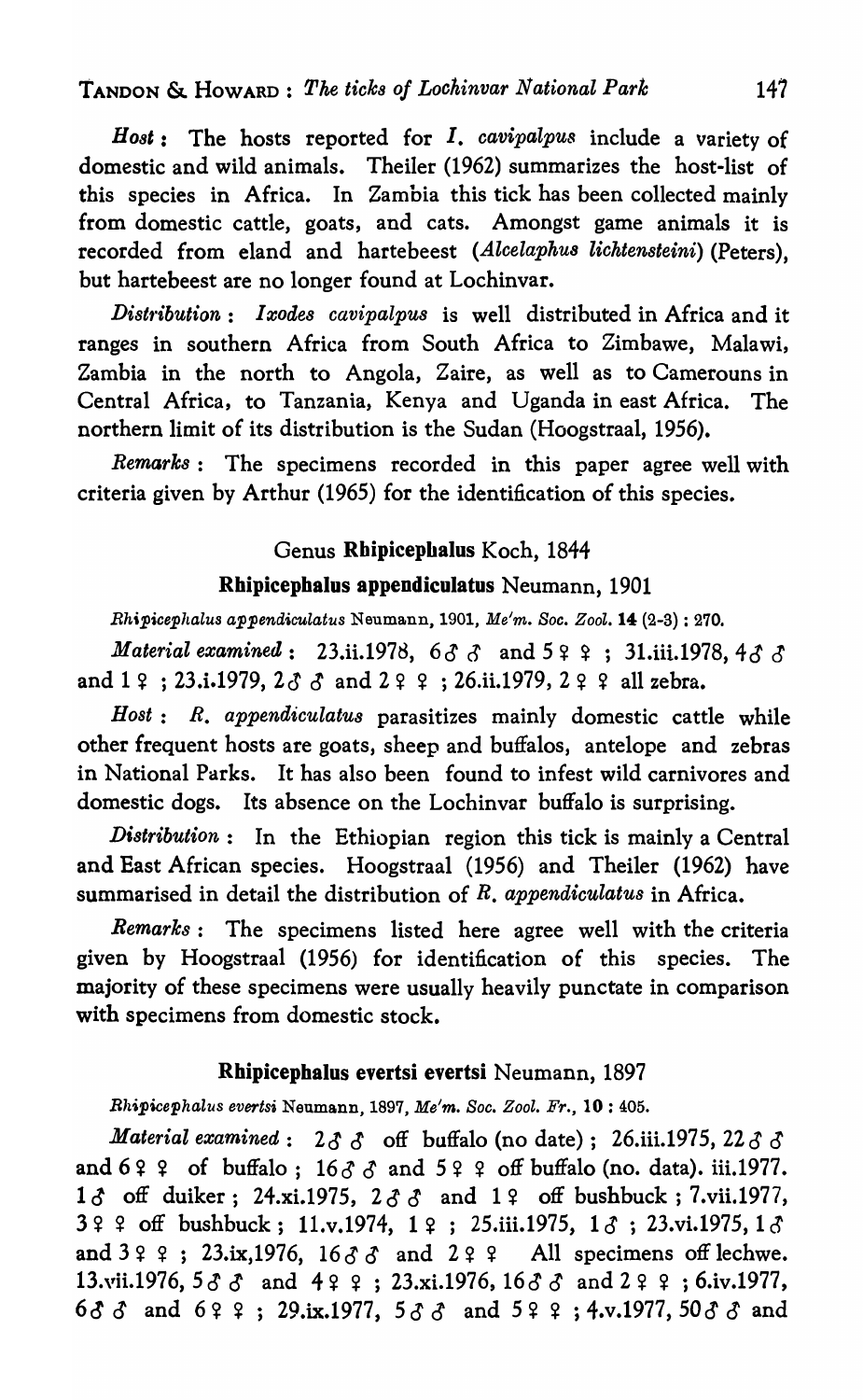18  $9$   $9$ . All specimens off wildebeest. 10.iv.1975, 19  $3$   $3$  and 2  $9$   $9$ ; 10.iii.1977,  $633$  and  $19$ ; 27.iv.1977,  $12633$  and  $2099$ ; 29.ix.1977,  $533$  and  $299$ ; 1.xi, 1977,  $1533$  and  $499$ ; 23.ii. 1978,  $1333$  and  $13$  ? ? ; 31.iii.1978,  $48$   $3$   $3$  and  $3$  ? ? ; 4.v.1978,  $41$   $3$   $3$  and  $13$  ? ? ;  $29.v.1978$ ,  $2133$  and  $399.$ ; 7.vi.1978,  $5033$  and  $299.$ ; 23.i.1979,  $663$   $3$  and  $11$   $9$   $9$ ; 26.ii.1979, 22  $3$   $3$ ; 25.iii.1979, 50  $3$   $3$  and 2  $9$   $9$ . All specimens off zebra.

*Host:* According to Hoogstraal (1956) *R. evertsi evertsi* is usually found on domestic cattle, equines, goats and sheep and on wild antelopes, zebras and few other large game animals. Mathyssee (1954) recorded this tick in Zambia besides domestic animals on sable antelope, eland, wildebeest and hartebeest. In Lochinvar the red-legged tick is fairly common on lechwe, wildebeest and zebras.

*Di8tribution: R. evertsi evertsi* is widely distributed throughout most of the Ethiopian faunal region including the mountains of Yemen (Hoogstraal, 1956). It ranges from Ghana in the west to Somalia in the east and from South Africa in the south to the Sudan in the north. There are no records of its' occurrence so far from Mauritania, Gambia, Sierra Leone, Liberia, Ivory Coast and Dahomey (BIbl and Anastos, 1966b).

*Remarks:* The specimens examined agree well with the description given by Elbl and Anastos (1966b). The majority of these specimens were usually thickly punctate, however a few had still heavier punctation.

## Rhipicephalus sanguineus (Latreille, 1806)

*lrooaes sanguineus* Latreille, 1806, *Gen. Orust. et. Ins.* 1 : 157.

*Material examined*: 22.vii.1975, 1 ? off lechwe, 1  $\circ$  (No. date) off slender mongoose. 27.iv.1977,  $1\delta$  and  $5$  ? ?; 23.ii.1978,  $2\delta$   $\delta$  and  $29.9; 31.1$ iii.1978,  $1 \delta$ ; 4.v.1978,  $1 \delta$  and  $1.929.$ v.1978,  $6 \delta \delta$  and  $9.95.9$ all off zebra.

Host: R. sanguineus is known to parasitise a large variety of wild birds and mammals, as well as dogs and various other farm and domestic animals throughout its natural zones of distribution (Hoogstraal 1956). Its occurrence on the slender mongoose is the first record for this host in Zambia.

*Distribution:* Hoogstraal (surapcit) "This species is present almost everywhere in Africa except possibly in the most extreme situations of the great deserts of northern and south-western Africa and perhaps in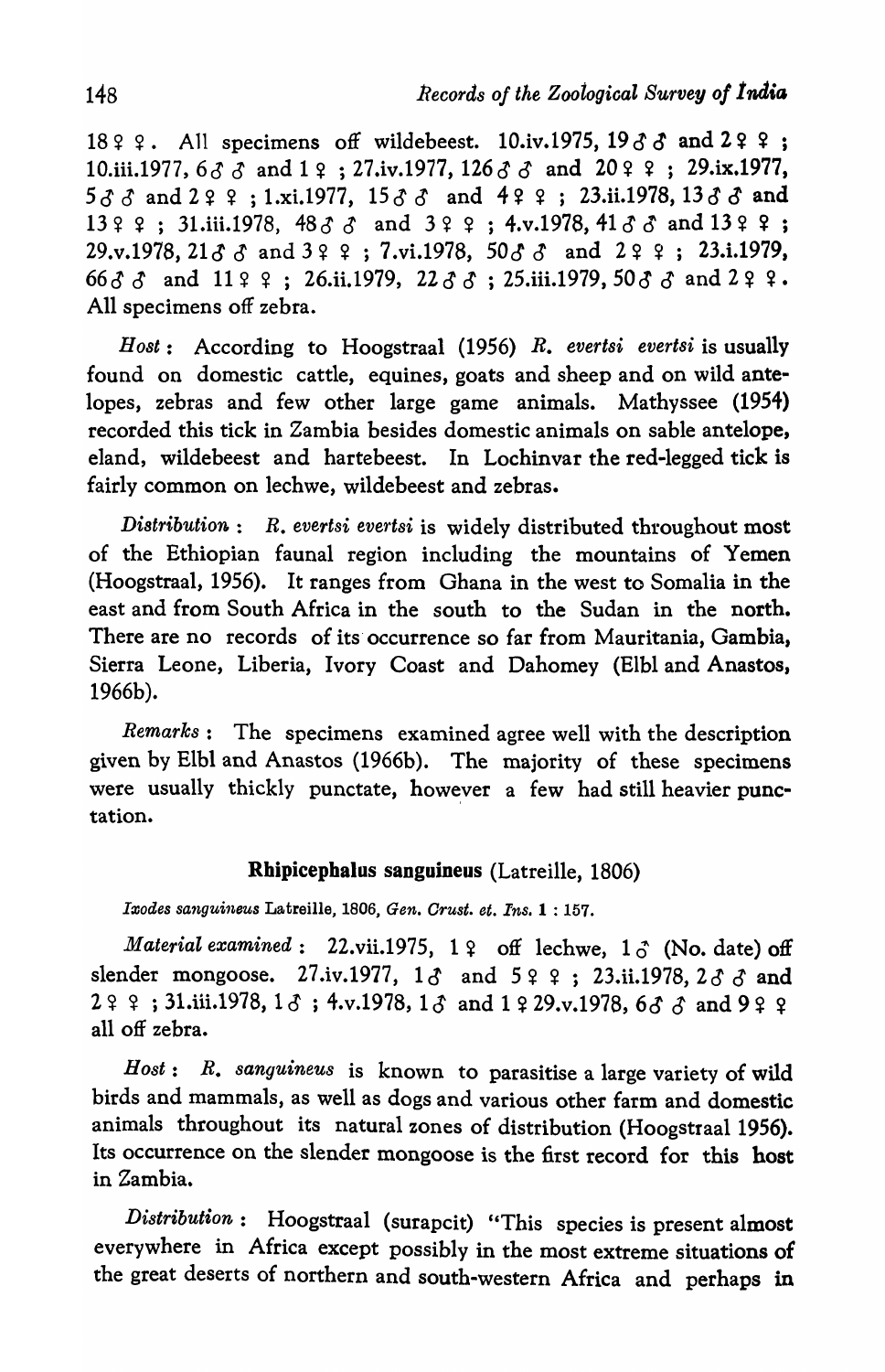a few of the most isolated oases". Theiler (1962) givea a summary of the distribution up to 1962.

*Remark8:* The specimens examined here agree well with the criteria given by Hoogstraal (1956) for the identification of this tick.

## Rhipicephalus simus simus Koch, 1844

*Rhipicephalus simus* Koch, 1844, *Arch.* f. *Naturagesch.,* 10 : 238.

*Material examined*; 10.iv.1975. 2  $\delta \delta$  and 1  $\epsilon$  off zebra; 23.iv. 1979, 1  $\delta$  off zebra.

Host: *R. simus simus* infests a wide range of mammals both domestic and wild animals. Zumpt (1958) recorded a single female from a bird which he consideres as incidental. According to Hoogstraal (1956), "the buffalo and pigs are also favourite hosts, whereas antelopes are usually second choice-hosts". Humans are frequently attacked by this tick and it is known to cause paralysis in man (Zumpt and Glychen, 1950). Its restriction to zebra as the only host at Lochinvar is surprising.

*Distribution:* This tick is widely distributed throughout all the Ethiopian region; in west Africa it is more or less widely replaced *by*  the subspecies *senegalensis* Koch. A good regiew of its distribution is given by Hoogstraal (1956) and Theiler (1962).

*Remarks:* The specimens listed here agree well with the criteria given by Hoogstraal (1956) for the identification of this tick.

## Rhipicephalus tricuspis Donitz, 1906

*Rhipicephalus t1'icuspis* Donitz, 1906, *Sitzungsber Ges, Naturf. Fr. Berlin,* 5 : 146.

*Material examined*: 23.ii.1978, 1  $\delta$  off zebra; 23.i.1979, 3  $\delta$   $\delta$ and  $1 \nvert 2$  off zebra.

*Host: R. tricuspis* infests a wide variety of domestic and larger wild animals. Detailed information on the hosts can be found in Hoogstraal (1956) and Theiler (1962). In Tanzania Yeoman and Walker (1967) have found this tick mainly on cattle and to a lesser extent on dogs in rather localized areas.

*Distribution: R. tricuspis* is distributed throughout most of Africa.

*Remarks:* The specimens identified in the collections as *R. tricuspis* agree with the published description of-Theiler (1947).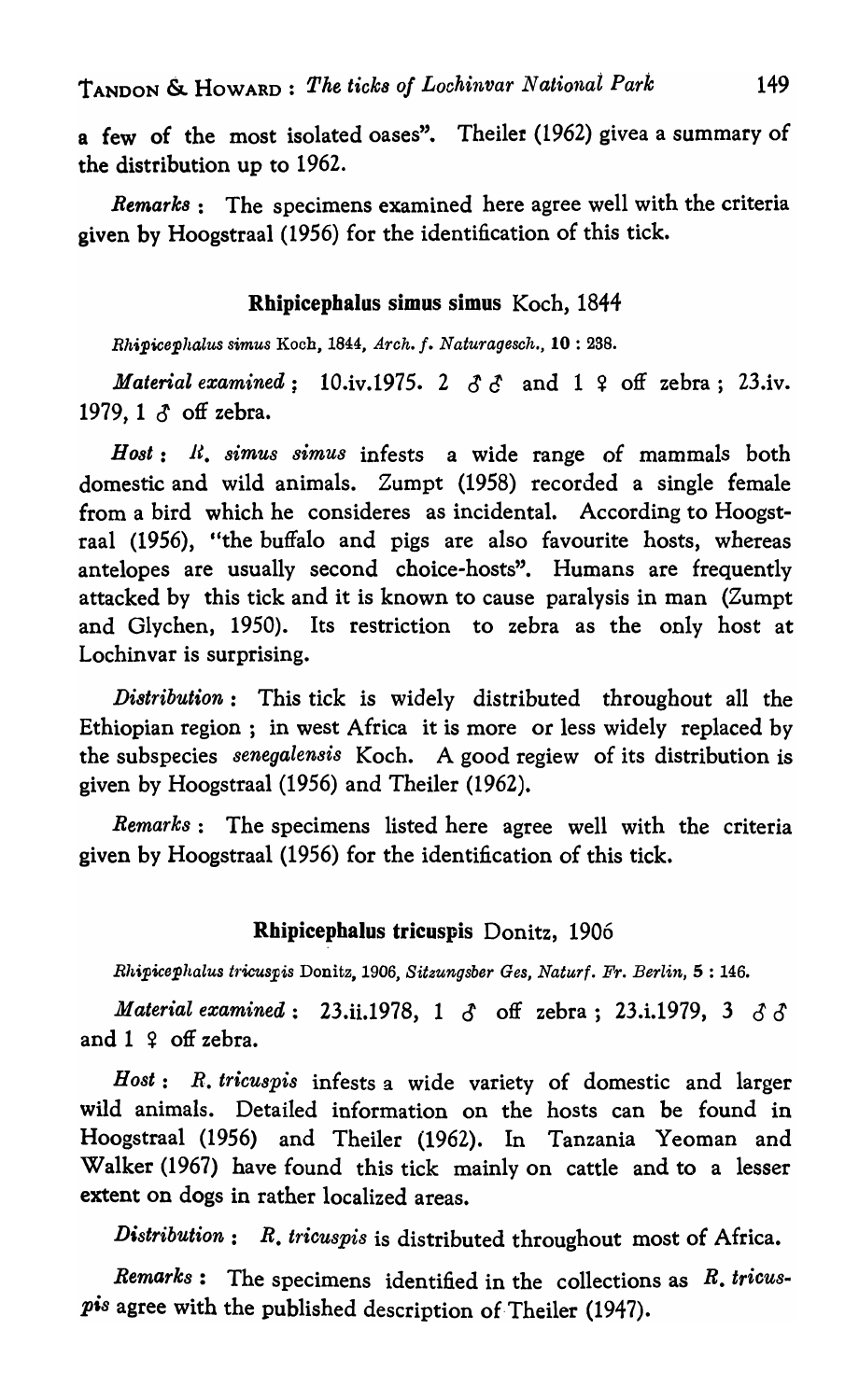#### **DISCUSSION**

The material examined in this study represents specimens that become available from time to time and does not purport to be a comprehensive coverage of the ticks of all the wild animals of Lochinvar National Park. The availability of hosts for collection is obviously limited in a National Park to those animals that are found by coincidence or are sacrificed for some justifiable purpose. For this reason, a systematic survey of hosts is impossible under the conditions of protection of animals that must occur in a National Park. Accordingly, we emphasise the need for such collections to continue when possible so that eventually a more complete picture of the distribution of ticks will emerge. Such an overall view of tick infestation is essential in understanding the epidemiology and epizootiology of tick-borne diseases, especially in an area like Lochinvar N. P. which is not only surrounded by human habitation but is in one of the most important cattle rearing areas of the country. A summary of the information listed above is given in Appendix 1 together with other records of tick infestations from Lochinvar N. P.

Equally important in the study of tick-borne diseases of an area is an understanding of the distribution and abundance of ticks in relation to hosts and seasons. This aspect has been analysed for most of the ticks recorded above and is the subject of a subsequent report (Howard and Tandon, 13, in preparation) which also includes a summary of the potential tick-borne diseaess of the region.

## **SUMMARY**

Fourteen species of ticks in seven genera are recorded for Lochinvar National Park from wild animals as follows : *Amblyomma sparsum, A. variegatum; Aponoma latum; Boophilus decoloratus; Haemaphysalis (Rhipistoma) leackii* ; *H. (R.) spinulosa* ; *Hyalomma rUfipes, H. truncatum ; Ixodes cavipalpus; Rhipicephalus appendiculatus; R. evertsi evertsi; R. sanguineus, R. simu8 simus* and *R. tricuspis.* Host and locality records are given for each species with notes on distribution and hosts. A classified host-parasite list of ticks infesting large mammals in the Park is also provided.

#### **ACKNOWLEDGEMENTS**

We are thankful to Dr. S. M. Silangwa, Secretary General, National Council for Scientific Research for fascilities and encouragements during the course of this work. The final draft of the paper has been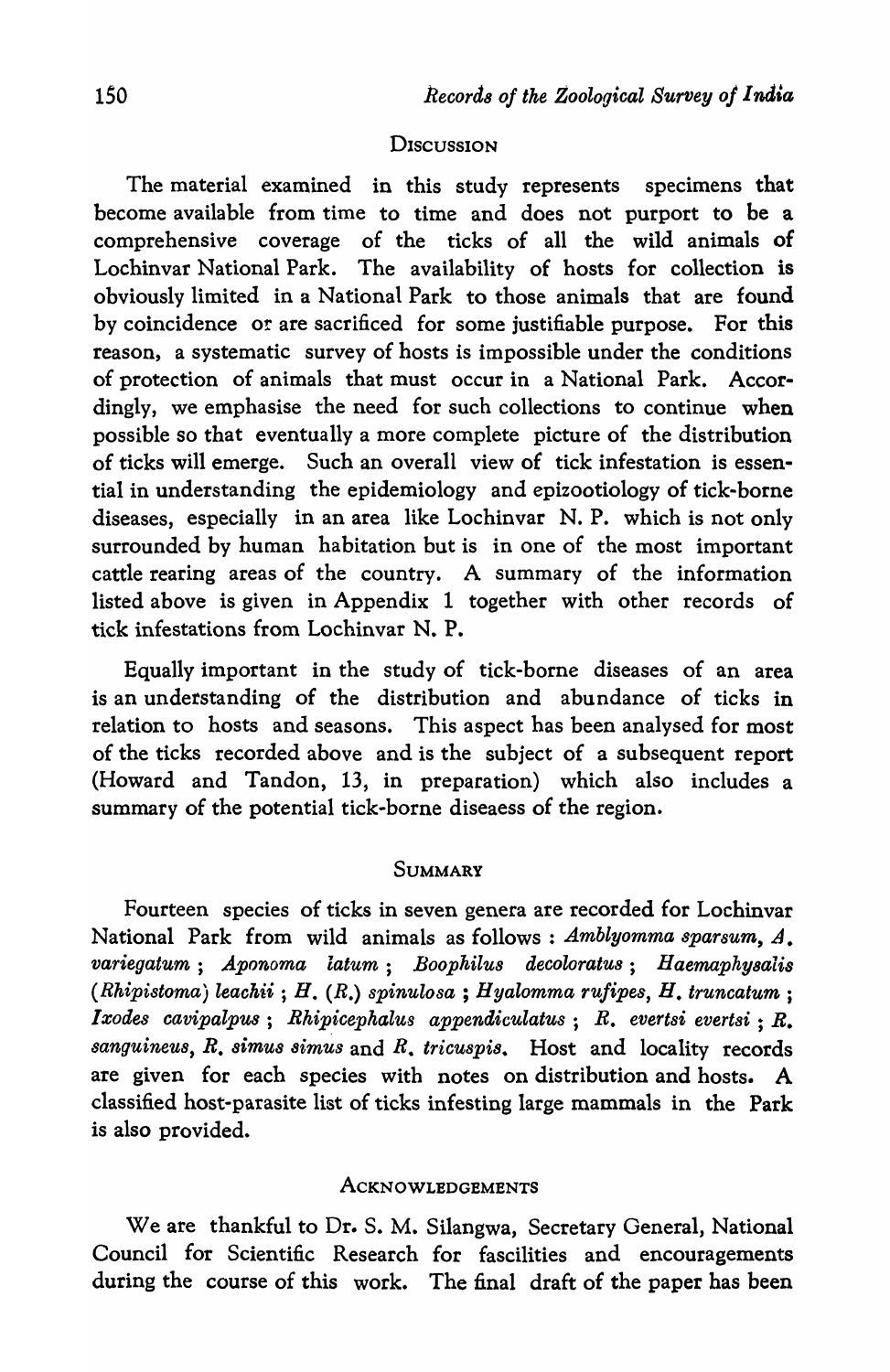prepared at Zoological Survey of India, Calcutta and one of us (S. K. T.) is grateful to Dr. B. K. Tikader, former Director, Zoological Survey of India for fascilities and encouragements.

Many of the wild animals sampled in this study were sacrificed under Special Licences granted by kind permission of the Minister of Lands, Natural Resources and Tourism, Government of Zambia. Permission to work in the National Park was granted by the Director, National Parks and Wildlife Service and considerable assistance was given by the Biologist and Ranger-in-charge of Lochinvar National Park whose services are gratefully acknowledged. Our thanks are also due to Messrs M. M. Seemani and M. M. Chilapatisha of NCSR for technical assistance. Part of this work was supported by the Kafue Basin Research Committee and the Research Grants Committee of the University of Zambia. Transport was made possible by the invaluable services of a landrover generously donated by the Zambia Electricity Supply Corporation Ltd.

## ApPENDIX 1

Classified parasite list of ticks infesting wild animals at Lochinvar National Park with their recorded hosts.

ACARINA : IXODOIDEA : IXODIDAE

#### Genus Amblyomma Koch, 1844

*1. Amblyomma sparsum* Neumann) 1899 HOSTS: Buffalo, impala

tortoise.

*2. Amblyomma variegatum* (Fabricius, 1794) HOSTS: Buffalo, bushbuck, eland, lechwe, wildebeest, zebra.

## Genus Aponomma Neumann, 1899

*3. Aponomma latum* (Koch, 1844) HOST: Monitor lizard

## Genus Boophilus Curtice, 1891

*4. Boophilus decoloratus* (Koch, 1844) HOSTS: Eland, impala, zebra.

## Genus Haemaphysalis Koch, 1844

*5. Haemaphysalis (Rhipistoma) leachii* (Audouin, 1827) HOST:

leopard

6. *Haemaphysalis (Rhipistoma) spinulosa* Neumann, 1899 HOSTS: Slender mongoose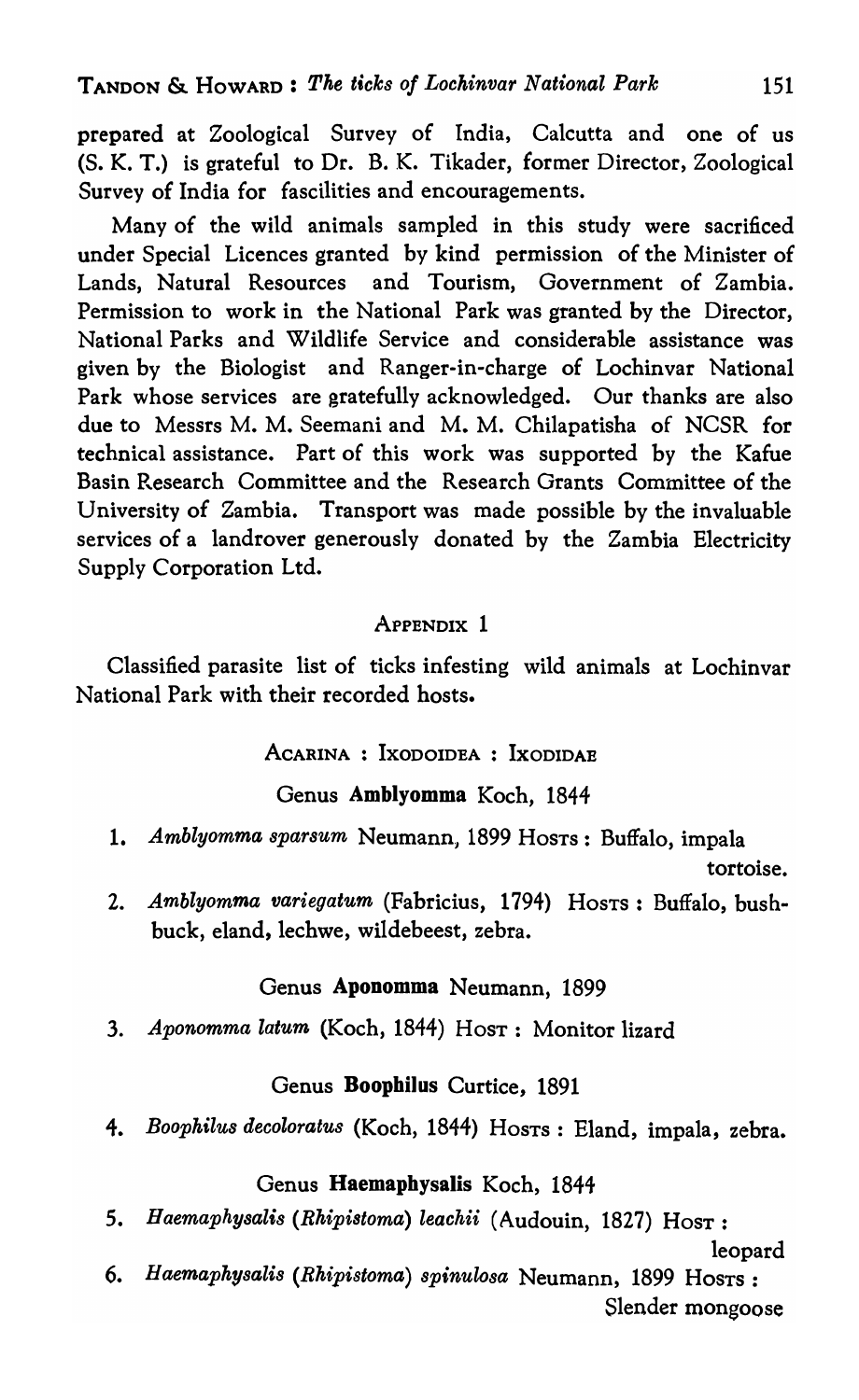#### Genus Hyalomma Koch, 1844

- *7. Hyalom1na rufipes* (Koch, 1844) HOSTS: Buffalo, zebra.
- 8. *Hyalomma truncatum* Koch, 1844 HOSTS: Buffalo, bushbuck, lechwe, wildebeest, zebra.

## Genus Ixodes Latreille, 1795

9. *Ixodes cavipalpus* Nuttal & Warbuton, 1908 Hosr: Eland.

## Genus Rhipicephalus Koch, 1844

- 10. *Rhipicephalus appendiculatu8* Neumann, 1901 HOSTS: Lechwe, zebra.
- 11. *Rhipicephalus evertsi evertsi* Neumann, 1897 HOSTS: Buffalo, bushbuck, duiker, eland, impala, lechwe, wildebeest, zebra.
- *12. Rhipicephalus sanguineu8* (Latreille, 1806) HOSTS: Lechwe, mongoose, zebra,
- 13. Rhipicephalus simus simus Koch, 1844 Host: Zebra.
- 14. *Rh.ipicephalus tricuspis* Donitz, 1906 HOST: Zebra.

#### **REFERENCES**

- ARTHUR, D. R. 1965. Ticks of the genus *Ixodes* in Africa viii+348pp. London, Athlone Press.
- COLBO, M. H. 1973. Ticks of Zambian Wild Animals: A preliminary check-list. *The Pulcu, Occ. papers Dept. of wildlife, Fisherie8 and National Parks, Zambia,* 7 : 97-105.
- COLBO, M. H. AND MACUEOD, J. 1976. Ecological studies of ixodid ticks (Acari : Ixodidae) in Zambia. II. Ticks found on small mammals and birds. *Bull. ent. Res.* 66 : 489-500.
- ELBL, A. AND ANASTOS, G. 1966a. Ixodid ticks (Acarina: Ixodidae) of Central Africa. Volume 1. General Introduction. Genus Amblyomma Koch, 1844. Ann. Mus. R. Afr. Cent. Ser. 8vo. S. *Sci. zool,* (145) 275pp.
- ELBL, A. AND ANASTOS, G. 1966b. Ixodid ticks (Acarina, Ixodidae) of Central Africa. Volume III Genus *Rhipicephalus* Koch, *1844. Ann.* MU8~ *R. Air. Cent. Sere 8vo s. Sci. Zool.,* (147) 205pp.
- ELBL, A. AND ANASTOS, G. 1966c. Ixodid ticks (Acarina: Ixodidae) of Central Africa. Volume IV. Genera *Aponoma* Neumann, 1899, *Boophilus* b. F. 1891, *Dermacentor,* Koch, 1844, *Haemaphysalis*  Koch, 1844, *Hyalomma* Koch, 1844 and *Rkipicentor* Nuttal and Uarburton, 1908. Lists and Bibliography. *Ann. Mus. R. Air. Cent., Ser. 8vo, s. Sci. Zool.,* (148), 412pp.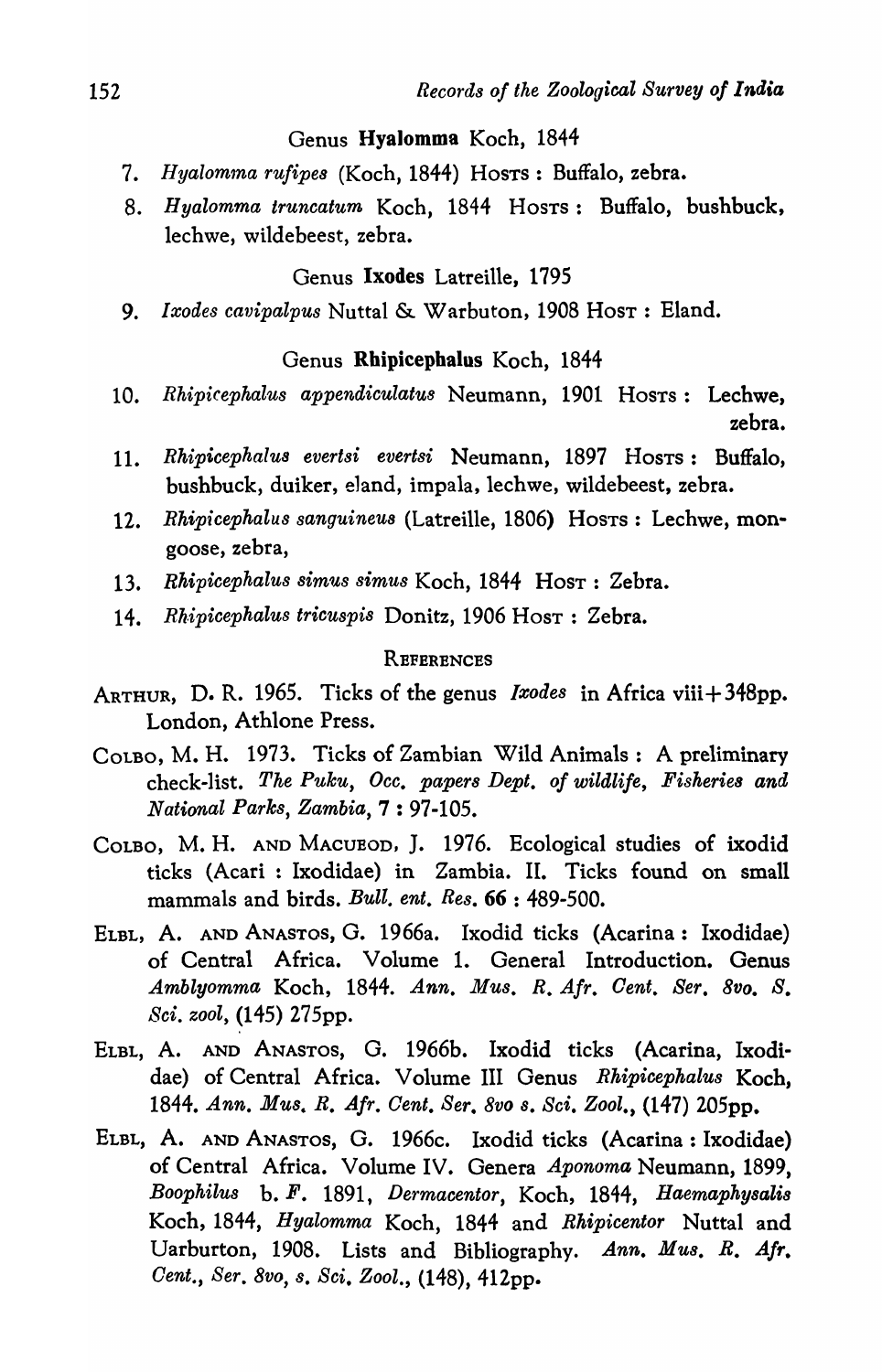- GANAGARAJAH, M. 1976. A preliminary check-list and host list of ticks of Zambia. *NOSRITR* 32 : 1-16.
- HOOGSTRAAL, H. 1956. African Ixodidae. 1. Ticks of the Sudan (with special reference to Equatoria Province and with preliminary reviews of the genera *Boophilus, Margaropus* and *Hyalomma). Res. Rep. N M005. 050.29.07,* 1,1101pp. *Washington D.O., Dep. Navy, Bur. Med. Surg.*
- HOOGSTRAAL, H. 1958. Notes on African *Haemaphysalis* ticks. IV. Description of Egyptian population of the yellow dog-tick, H. *leachii leachii* (Audouin, 1827) (Ixodoidae, Icodidae). J. Parasit. 44 : 548·558.
- HOOGSTRAAL, H. 1964. Notes on African *Haemaphysalis* ticks. VI. H. *spinuloso,* Neumann, and its relation to biological and nomenclatorial problems in the H. *leachii* group of Africa and Asia (Ixodoidea, Ixodidae). J. Parasit, 50: 786-791.
- HOWARD, G. W. 1976. Parasite and Disease Transmission from Wildebeest to cattle in Zambia. *Proc. 4th Reg. Wildl. Oonf. for* E. *and O. Africa. Luangwa valley, Zambia,* : 188-196.
- HOWARD, G. W. 1977a. Prevalence of nasal bots (Diptera: Oestidae) in some Zambian hartebeest. J. W *ildl. Dis.,* 13 : 400-404. (1977).
- HOWARD, G. W. 1977b. National Parks of the Kafue Basin, in Development and Ecology in the lower Kafue Basin in the nineteen seventies, G. J. Williams and G. W. Howard (Eds.), Kafue Basin Research Committee, University of Zambia, Lusaka, 99 pp : 47-56.
- HOWARD, G. W. AND TANDON, S. K. The Ticks of Lochinvar National Park, Zambia (Acarina : Ixodidae). Part 2. Infestation patterns and potential for disease transmission. *In preparation*.
- MACLEOD, J. 1970. Tick infestation patterns in the Southern Province of Zambia. *Bull. ent. Res.* 60 : 253-274.
- MACLBOD J. AND COLBO, M. H. 1976. "Ecological studies of ixodid ticks (Acari: Ixodidae) in Zambia. 1. Cattle as hosts of the larvae of *Amblyomma veriegatum* (F) and *Rhipicephalus appendiculatus*  Neum". *Bult. ent. Re8.,* 66 : 65-74.
- MACLBOD, J. COLBO, M. H. MADBOULY, M. H. AND MWANAUMO, B. 1977. Ecological studies of ixodid ticks (Acari : Ixodidae) in Zambia. III. Seasonal activity and attachment sites on cattle, with notes on other hosts. *Bull. ent. Res.* 67 : 161-773.